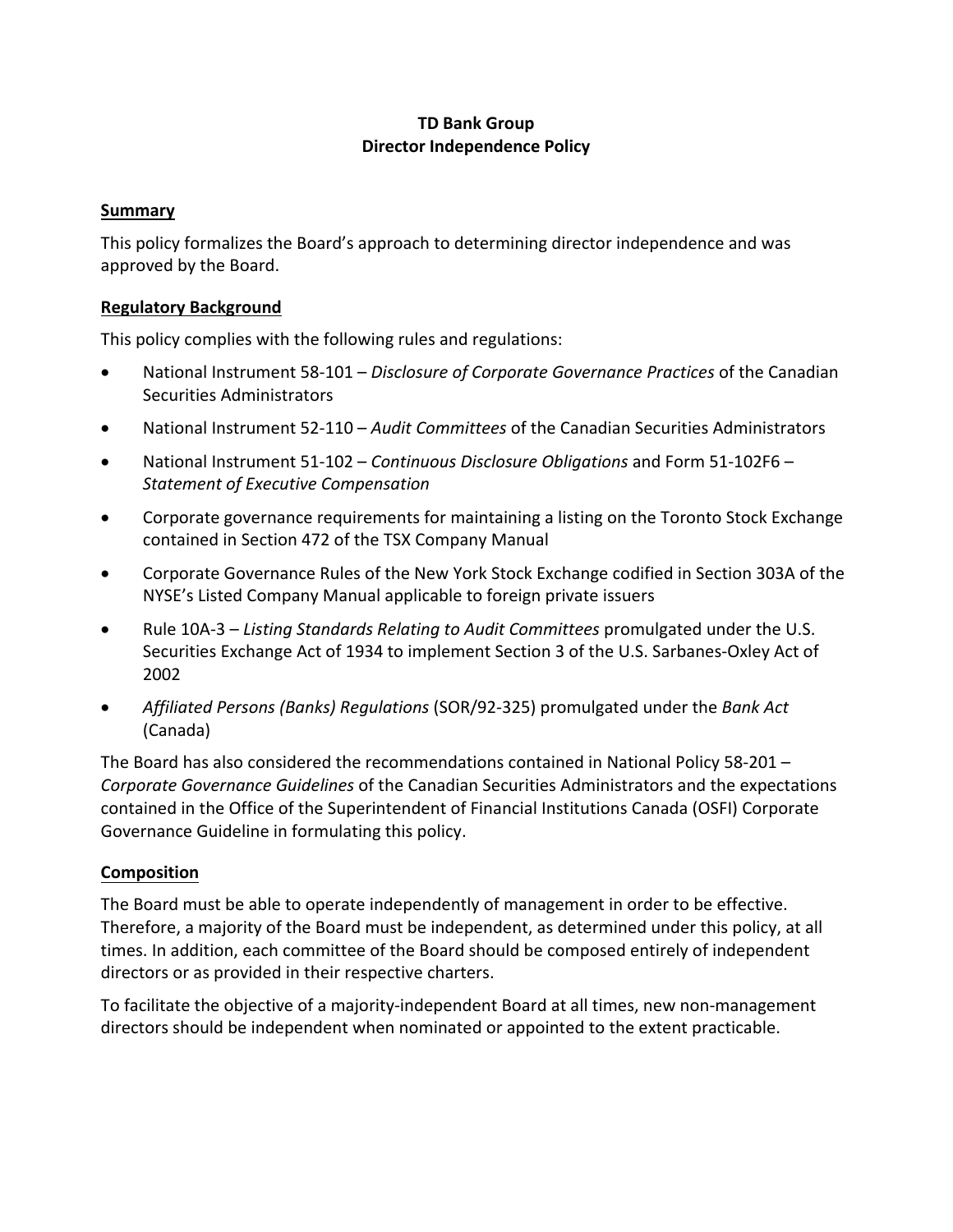## **Meaning of "Independent"**

A director will be considered independent if he or she meets the independence criteria established under this policy. Each member of the Audit Committee must also meet the additional independence criteria set out below under the heading "Additional Independence Criteria for Audit Committee Members".

## **Role of the Corporate Governance Committee and the Corporate Secretary**

The Corporate Governance Committee is responsible for:

- Recommending to the Board independence criteria for directors; and
- Evaluating the independence of directors annually in connection with the process for selecting Board and committee members for the following year, and as needed for director appointments during the year.

The Corporate Secretary is responsible for overseeing the due diligence process regarding the independence status of directors and potential directors under this policy and applicable rules and regulations and for reporting to the Corporate Governance Committee as set out below under the heading "Annual Evaluation of Director Independence".

## **Independence Criteria**

In order for a director to be considered independent under this policy:

- The Corporate Governance Committee must determine the director has no direct or indirect relationships with the Bank that would make him or her personally beholden to the Bank and consequently interfere with the exercise of his or her independent judgment. In this policy, this is known as a material relationship.
- The director must not be, and must not have been in the past three years, an employee or executive officer of the Bank (other than as an interim chief executive officer of the Bank).
- None of the director's immediate family members may be executive officers of the Bank. Immediate family member means: spouse or common-law partner, parent, child, sibling, mother or father-in-law, son or daughter-in-law, brother or sister-in-law, and anyone (other than an employee of the director or his or her immediate family member) who shares the individual's home.

# **Annual Evaluation of Director Independence**

In conducting its annual evaluation of director independence, the Corporate Governance Committee will follow the following procedures:

• Receive a report from the Corporate Secretary on the independence status of the individual directors based on the results of the due diligence process. The Report will include details of any particular cases of potential material relationships, as well as the proportion of independent members of the Board and its committees.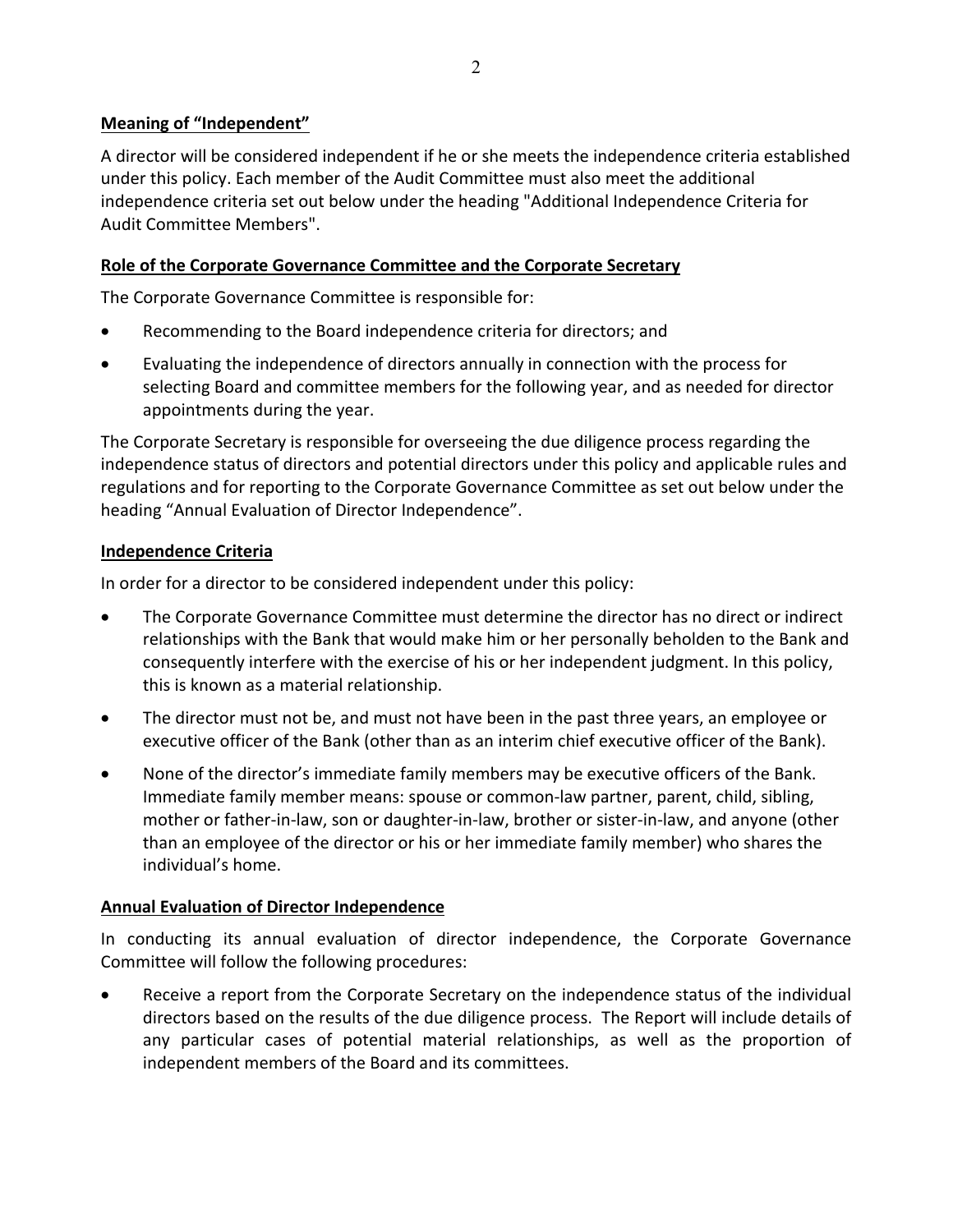- Review with the Corporate Secretary the due diligence process and the factors considered to arrive at the conclusions as to the independence status of the directors, and consider any particular cases of potential material relationships.
- Report annually to the Board on the independence status of the individual directors.

These procedures also apply to director appointments made between annual meetings with any necessary modifications.

## **Material Relationships**

Based on the results of the due diligence process, the Corporate Secretary will bring all relationships between the Bank and individual directors to the attention of the Corporate Governance Committee that the Corporate Secretary, in consultation with the General Counsel, believes should have Committee consideration. In addition, the Committee may inquire about any particular cases.

The following considerations apply to making any determination as to the materiality or potential materiality of any relationships between the Bank and individual directors:

- 1. Consideration should be given to the nature of the director's relationships with the Bank and the importance of those relationships to the director. The following relationships are particularly relevant: outsourcing, consulting, legal, accounting and financial services.
- 2. Significant relationships of these types should be examined not only from the director's standpoint, but also from that of persons or organizations the director is related to, such as a spouse or an entity that employs the director in an executive capacity.
- 3. For a director in such a relationship, consideration should be given to whether he or she could, or could reasonably be expected to, lack objectivity with respect to management's recommendations and performance. The goal is for a large majority of the Board to be composed of directors whose loyalty to the Bank and its shareholders is not compromised by any other relationship with the Bank.
- 4. Some directors or entities they are connected with may have banking relationships with the Bank. Relationships of this kind should be examined to determine whether the directors are, or could reasonably be perceived to be, personally beholden to the Bank. Relevant factors in this analysis include:
	- Overall creditworthiness of the banking customer (independent credit ratings, net assets, etc.);
	- Existing banking relationships with other institutions; and
	- Status of the director's involvement with the customer (retired, active executive, etc.)

## **Additional Independence Criteria for Audit Committee Members**

Audit Committee members must meet the additional independence requirements set out below.

• Audit Committee members may not accept, directly or indirectly, any consulting, advisory or other compensatory fee from the Bank or any of its subsidiaries, other than compensation as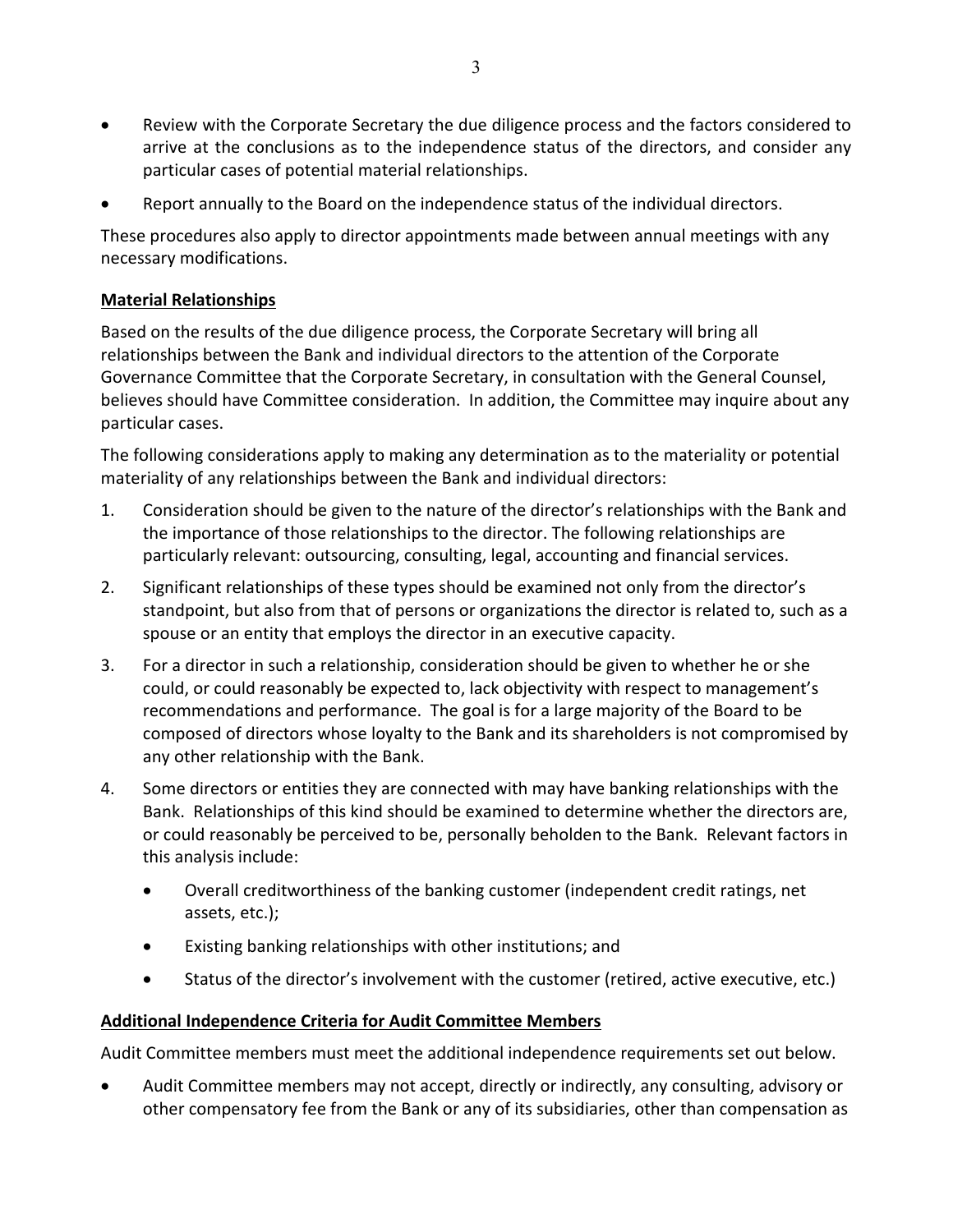directors or under a retirement plan for prior service with the Bank (as further detailed in applicable rules and regulations).

• Audit Committee members must not be an "affiliated" person of the Bank or any of its subsidiaries (as required under National Instrument 52-110 – *Audit Committees* and SEC Rule 10A-3).

## **Transparency**

The Board communicates clearly to the Bank's shareholders in the management proxy circular the Board's approach to director independence, as well as the independence status of the director nominees. This disclosure should include:

- What the Corporate Governance Committee considers when it evaluates the independence of the directors under the criteria established by this policy.
- Which director candidates the Corporate Governance Committee has determined are not independent under the criteria established by this policy and why.
- Any additional disclosure concerning director independence required by National Instrument 58-101 – *Disclosure of Corporate Governance Practices*, Form 51-102F6 – *Statement of Executive Compensation* (for members of the Human Resources Committee), or other applicable rules and regulations.
- How the director candidates compare to the independence standards contained in the NYSE Corporate Governance Rules applicable to the board members of U.S. domestic companies listed on the exchange (recognizing that the Bank is not required to comply with such Rules as long as it discloses any significant differences compared to its own practices).
- With respect to director candidates who will serve on the Audit Committee if elected, confirmation that they will meet the additional director independence standards for audit committee members contained in Section 1.5 of National Instrument 52-110 – *Audit Committees* and SEC Rule 10A-3.
- Which director candidates are affiliated under the *Affiliated Persons (Banks) Regulations* promulgated under the *Bank Act* (Canada).

## **Effective Time of the Determination of Independence**

The determination of the independence of each director under the criteria established by this policy is effective from the date of the annual meeting (or the date of appointment for directors appointed between annual meetings) until the next annual meeting.

## **Changes in Directors' Circumstances**

If an independent director's circumstances change significantly in the course of the year such that he or she may potentially have a material relationship with the Bank, the director should promptly advise the Chair of the Board.